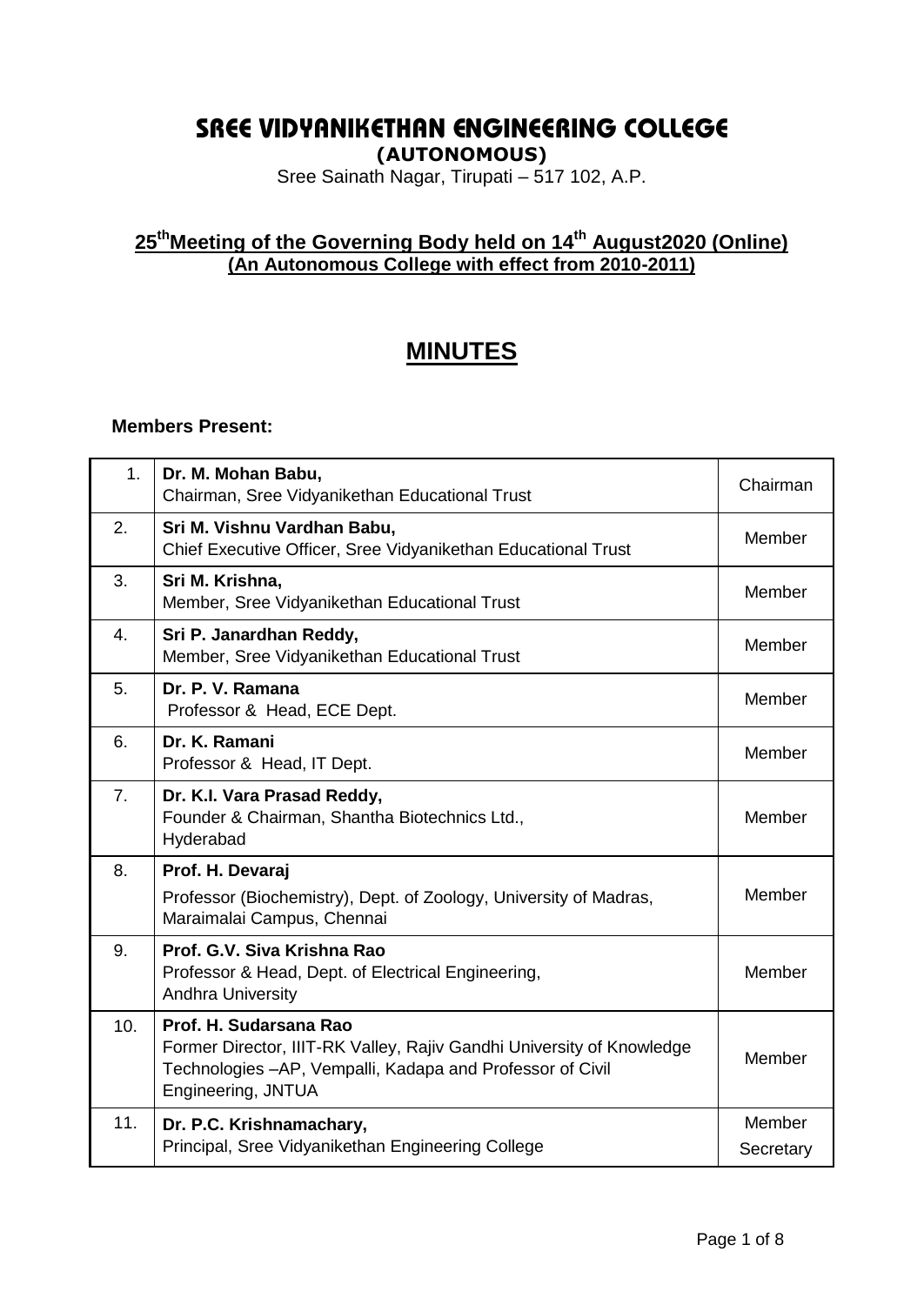The Honorable Chairman, Governing Body Dr. M. Mohan Babu welcomed all the members present in the meeting.

## **1.0 Action Taken Report on Minutes of 24 th Governing Body Meeting held on 22ndFebruary, 2020.**

Principal apprised the members that the  $24<sup>th</sup>$  meeting of the Governing Body was held on 22-02-2020. In accordance with the resolutions made, meetings of the following bodies were held:

- $\checkmark$  Boards of Studies
- $\checkmark$  Academic Council
- $\checkmark$  Finance Committee, and
- $\checkmark$  Other Committees

Members resolved that the Action Taken Report is to be recorded.

## **2.0 Report of the Principal for the academic year 2019-2020**

## **2.0 to 2.6**

Members appreciated the Management and the Principal on:

- Student admissions made for almost all the sanctioned intake in Diploma, B.Tech, M.Tech and MCA courses for the Academic year 2019-20.
- 69 students of under EWS quota, 50 foreign students and 3 students through PMSSS were admitted into B.Tech. under supernumerary seats for PIO for the Academic year 2019-20.
- Achieving excellent results for the Academic year 2018-19.
- The members congratulated on the efforts of the Students for their academic excellence.

Members congratulated the efforts taken to conduct/organize various student activities – curricular, co-curricular and extra-curricular activities. Members noted that International Relations (IR) undertakes the responsibility of visiting various premiere institutions to understand best practices in student recruitment. Activities conducted under Technical Associations, Chapters of Professional Bodies, Participating member of EPICS programme organized by Purdue University, USA, Industry-Institute-Interaction cell and Art and Literary club were complimented. Utilisation of SIEMENS t-SDI laboratories, outreach activities under NSS and achievements in co-curricular and extracurricular activities, & organizing special events for the benefit of students and faculty were commended.

The members suggested that the same efforts may be continued.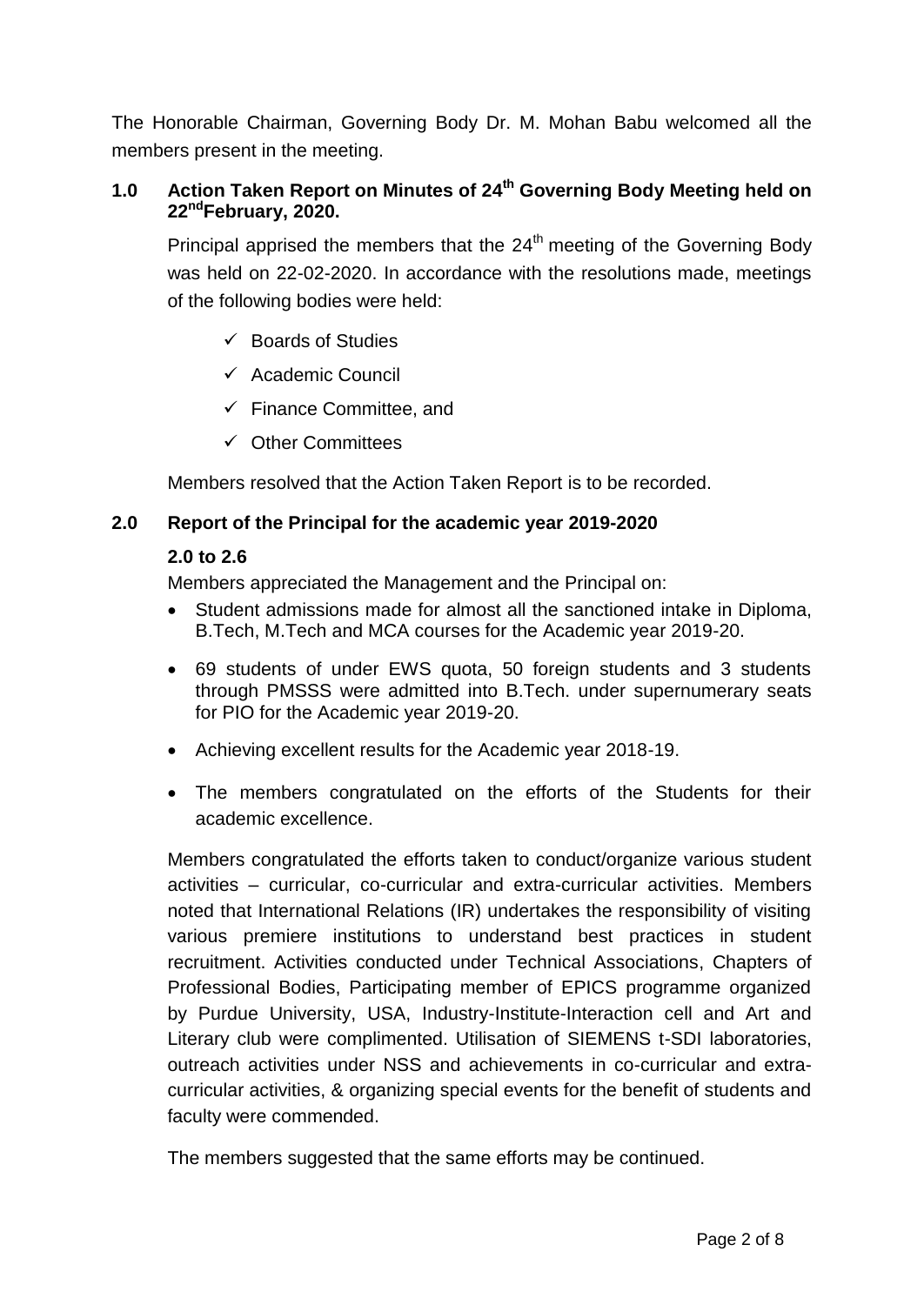## **2.7 Student Support**

Members expressed their satisfaction on the financial support and assistance extended to the students through:

- Sree Vidyanikethan Educational Trust to poor and deserving students
- Full time Ph.D Scholars
- Arranging for Tuition Fee reimbursement from Welfare Departments of the Government

The members advised the Management to make a representation to the State Government to apprise the situation and follow-up regularly.

Members appreciated the efforts of the College Management and the Principal in implementing Student Placement and Training Programmes. The efforts made by the Management to enhance reasoning skills, problem solving skills, programming skills and other skills required for placements through lectures, workshops, training and coding contests were commended. The members advised that the same approach may be adopted to enhance employability skills to improve students' placements.

#### **2.8 Faculty Support**

Members resolved that the existing practices of encouragement/support / incentives / promotions to the members of faculty may be continued for:

- Publication of Research Papers in Journals
- Publication of Books
- Research Funding
- Research Projects
- Qualification Upgradation
- Higher Pass Percentage in the course taught
- Best Research Paper Award with cash incentive
- Organizing/Attending Faculty Development Programs/Seminars/ Workshops/Refresher Courses

#### **3.0 Research**

The members expressed their satisfaction with the research culture in the College. The guidance provided by the eminent experts as Advisor-Research was acclaimed.

The members expressed their contentment for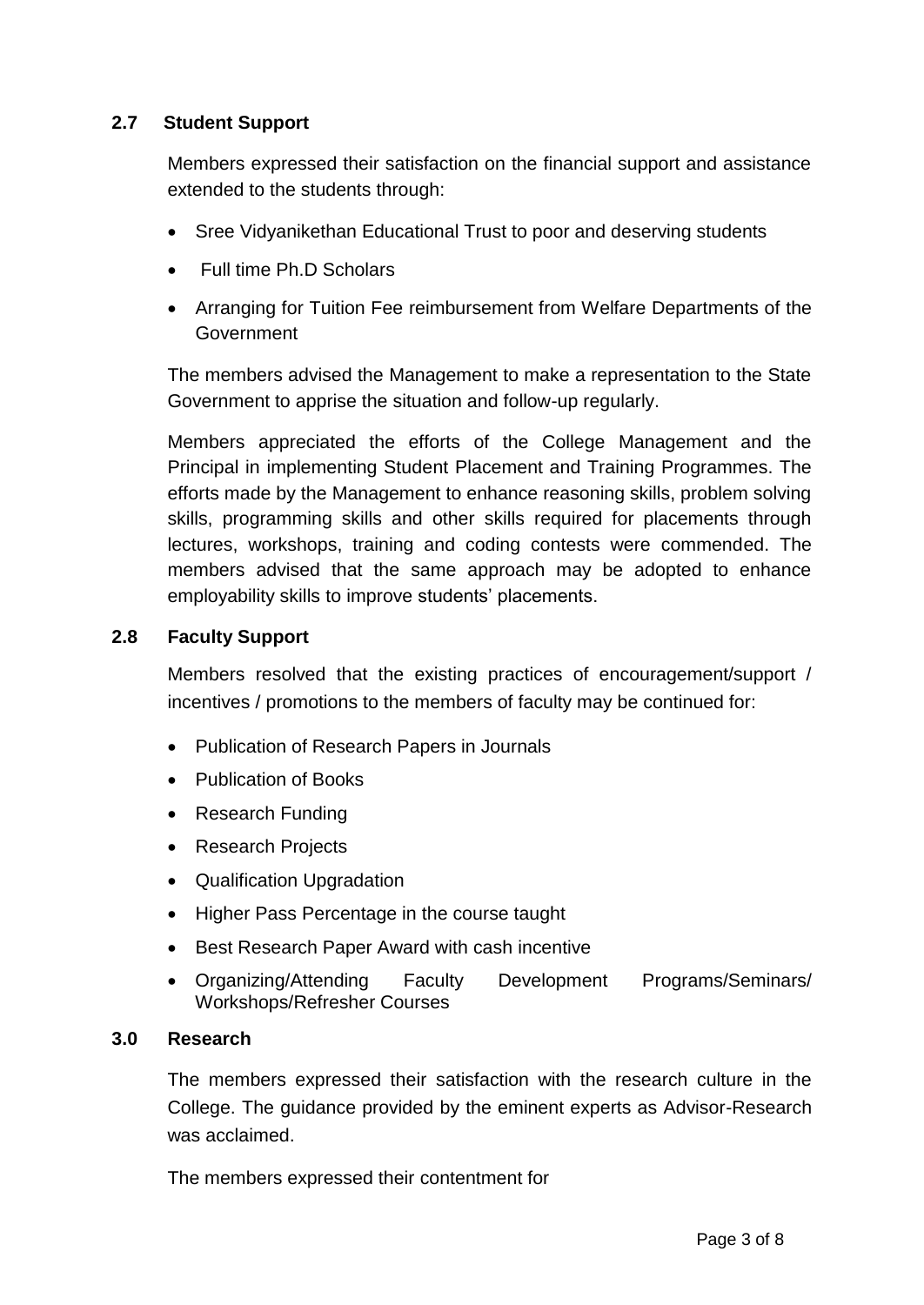- Establishing Advanced Research Centres; and liaising with SRM Institute of Science and Technology (Deemed to be University) & KL Education Foundation (Deemed to be University) in seeking recognition for Research Centres and guideships for teachers respectively.
- Encouraging faculty members to attend training programs at other Institutions.
- Efforts in seeking Research funding from UGC, DST-FIST, ISRO-RESPOND, AICTE and other Funding Agencies.

Activities/events of the Research Centres/Clusters/Collaborations/Committees were noted and appreciated by the members.

## **4.0 Library**

The members complimented the Management on providing the state-of-theart facilities in the Central Library and creating congenial ambience suitable for learning and research. They also noted the facilities and resources available in the library for the students, teaching fraternity and research scholars.

## **5.0 Ratifications:**

**The members ratified the following:**

## **5.1 Recommendations of the Academic Council**

The Governing Body ratified the following recommendations of the Academic Council meeting held on 28<sup>th</sup> July, 2020:

- Members approved the conduction of Project Work Viva-voce Examinations for B.Tech, M.Tech and MCA through online mode for the terminal semester students.
- Members approved the Syllabi for Seven Open Elective Courses and One Mandatory course for all B.Tech. Programs under SVEC19 Regulations.
- $\triangleright$  Members approved the quidelines (in view of COVID-19 crisis) for conducting Mid-Term and Semester-End examinations for B.Tech, M.Tech and MCA programs for the Academic year 2019-20 and promotion of students for the next Academic year 2020-21, framed in accordance with the JNTUA, Ananthapuramu.
- Members approved the Course Structure of II, III and IV Year B. Tech. of all Programs (SVEC-19) and Syllabi for II Year (I & II Semesters) B.Tech (SVEC19).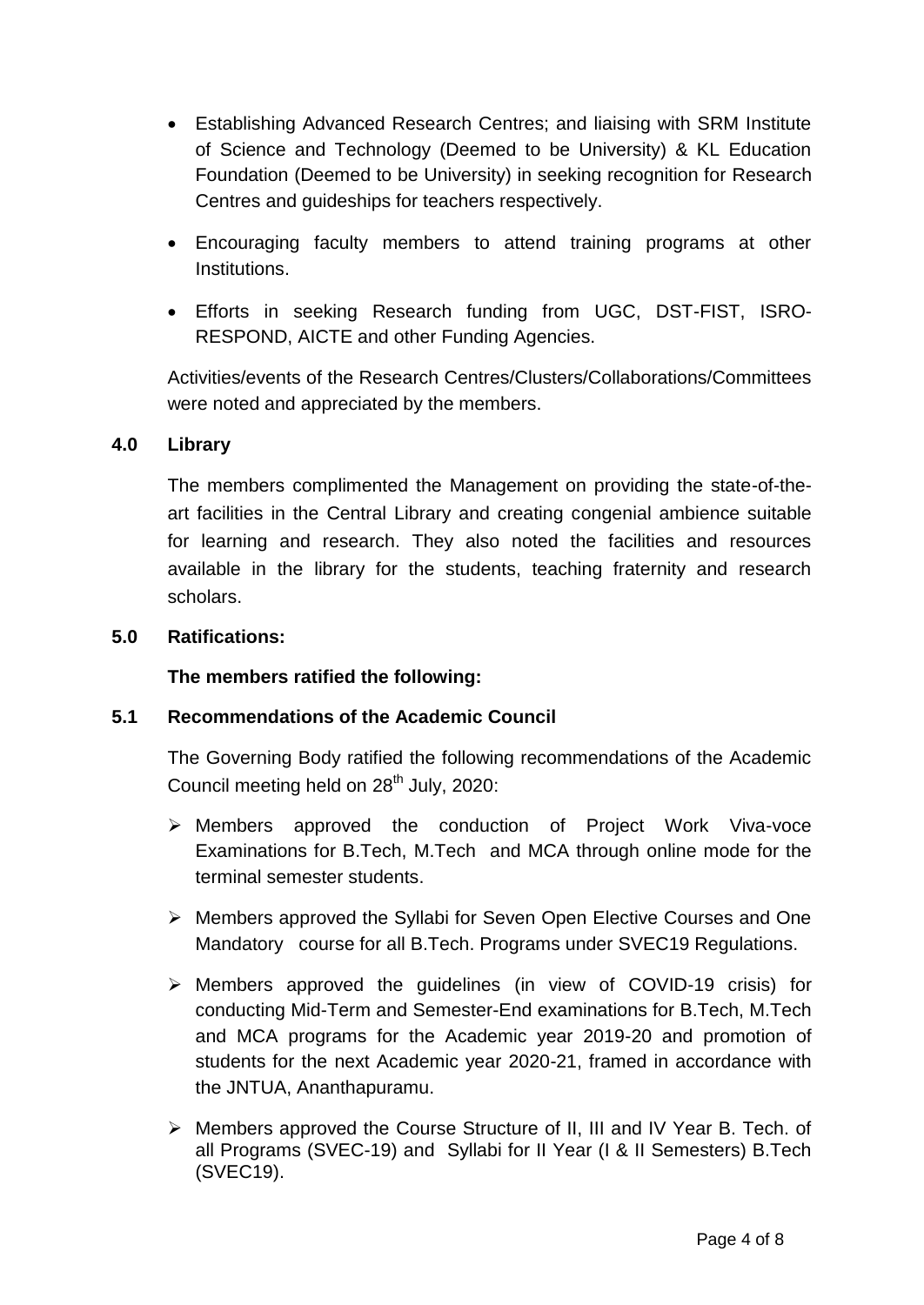- Members approved the Syllabi for II Year (III & IV Semesters) MCA Program (SVEC-19).
- Members approved the Academic Regulations and Course structure for the TWO-YEAR MCA program Under (SVEC20).
- Members approved the Syllabi for the I-Year (I& II semesters) of TWO-YEAR MCA program (SVEC-20).

#### **Academic Calendars**

The Members approved the preparation of the Academic Calendars for II, III and IV Year B.Tech., II Year M.Tech, and II & III Year MCA for the academic year 2020-2021, following the guidelines of UGC / AICTE/ JNTUA, Anathapuramu.

Members also authorized the Chairman, Academic Council to approve and implement the academic calendars for I B.Tech, I M.Tech. and I MCA Programs and as and when they are finalized after completion of the admission process by the State Government, for the academic year 2020-21.

## **Amendments to SVEC-19 B.Tech, M.Tech and MCA Academic Regulations:**

The Members approved Amendments to SVEC-19 B.Tech, M.Tech and MCA Academic Regulations.

## .**5.2 Recommendations of Finance Committee**

The members of Governing Body approved the following recommendations:

- i) Sanctioning of incentive to the best paper publication for the faculty members from the year 2019-20.
- ii) Sanctioning of best project award of Rs.15,000/- for each Department for students project.
- iii) The provisional Budget for the year 2020-21 is approved; the final Budget may vary due to the delay in determination of fee AP Higher Education Regulatory and Monitoring Commission (APHERMC) for the year 2020-21.
- iv) Consequent to the AICTE amendment in Faculty Student Ratio for the academic year 2020-21, the HR Department is advised to collect requirement of faculty from the Departments and prepare the vacancy positions in accordance with the guidelines of AICTE and necessary permission may be obtained from the Governing Body for recruitment.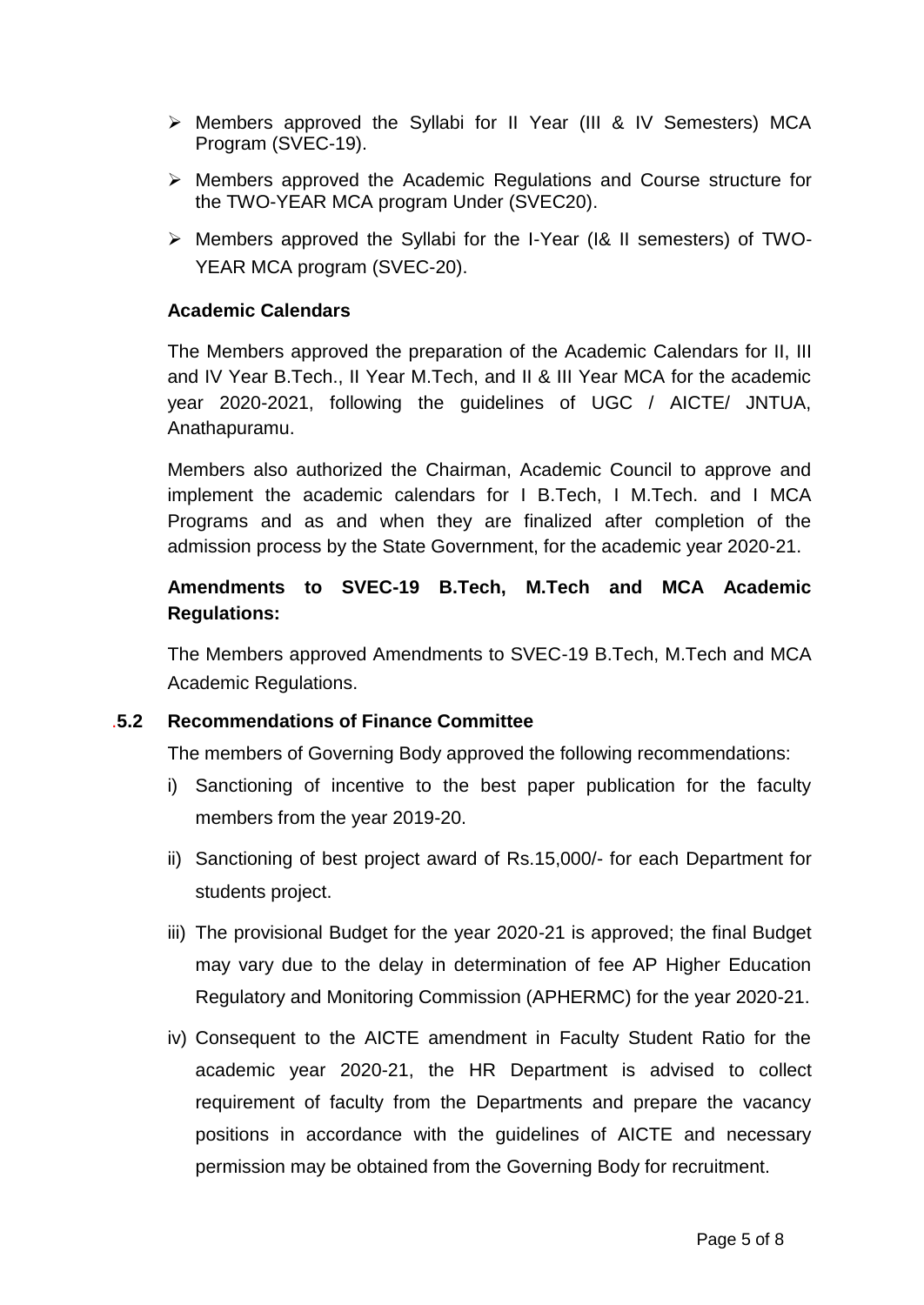v) GO Ms No.: 12 & 13, Dated: 04.03.2020, (guidelines issued by the Govt. of Andhra Pradesh for determination of fee) were tabled before the Governing Body for information.

## **5.3 Internal Quality Assurance Cell (IQAC)**

The members approved:

- (i) AQAR for 2018-2019
- (ii) Quality Practices initiated by IQAC
- (iii) Internal Quality Assurance System Proposal of SVEC

## **5.4 Appointments and Reliefs**

The members ratified:

- (i) Appointment of the Vice-Principal/Deans/Heads of Department.
- (ii) Appointment of faculty members and non-teaching staff.

#### **6.0 Proposals**

- The members noted that approvals were accorded by AICTE, New Delhi, for the academic year 2020-21 for Extension of Approval for the Existing Programmes (including  $2^{nd}$  Shift Polytechnic); Introduction of 3 new courses in B.Tech; Reduction in intake, Closure of 4 M.Tech courses and introduction/continuation of supernumerary seats for PIO for M.Tech/B.Tech respectively.
- The members appreciated the faculty for submitting MODROBS/RPS/STTP/ GOC/PRERANA proposals under AICTE Quality Improvement Schemes (AQIS).
- The members complimented Annual Operating Plan for 2020-21 prepared to ensure the continuous progress in academic practices.
- The members noted Intellectual Property Rights Cell constituted at SVEC to promote and protect intellectual property of SVEC.
- The members commended Faculty & Staff Training programs initiated in SVEC to refine and refresh the members of faculty and staff at various skills.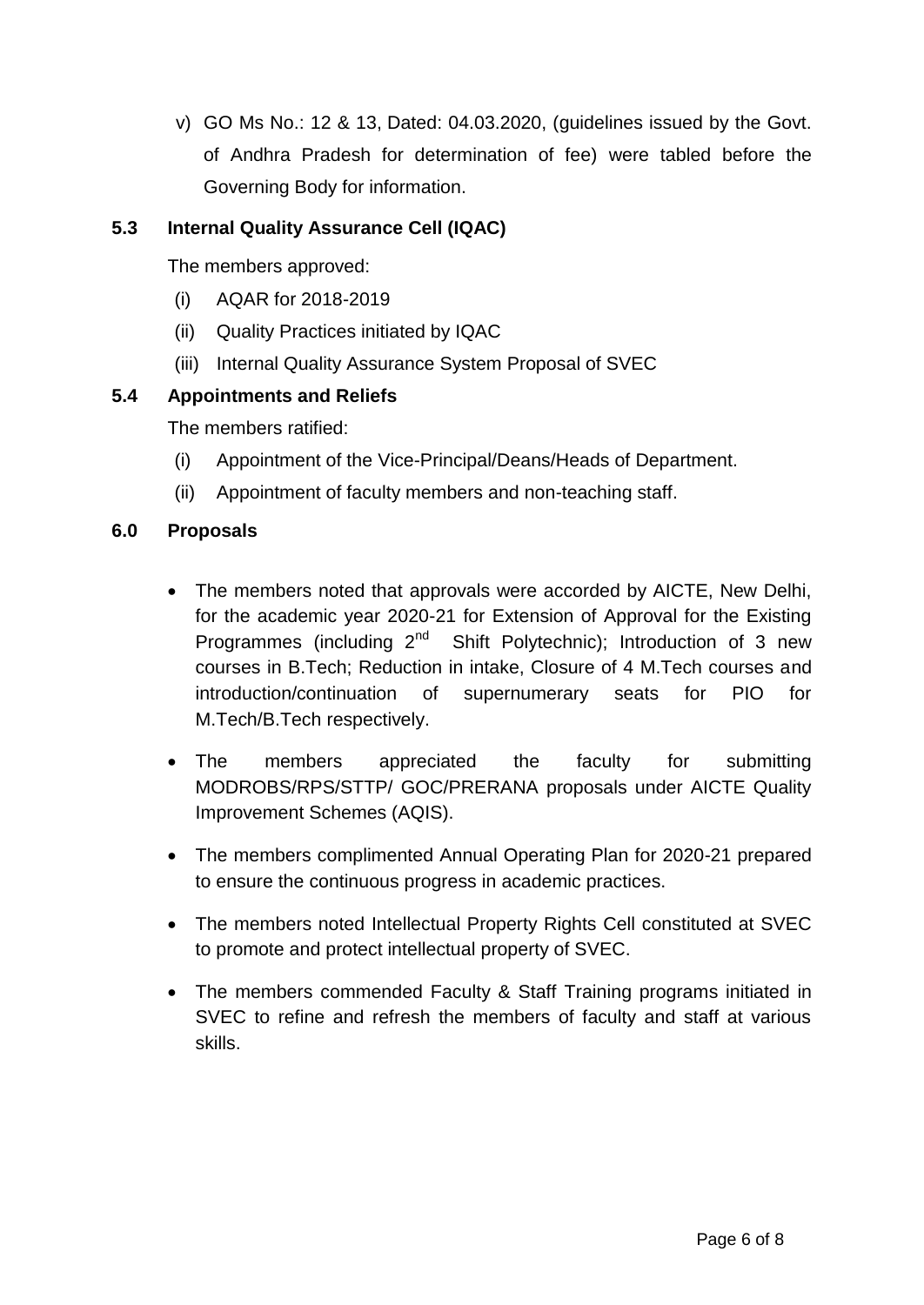## **7.0 Achievements**

- The Members congratulated the College on being accredited by NBA for 7 UG programs for a period of 3 years (2020-23).
- The College attaining the highest category 'Platinum Status' in AICTE-CII Survey for best industry linked technical institutes in India was commended by the members.
- The Members commended the College on securing  $184<sup>th</sup>$  Rank in National Institutional Ranking Framework (NIRF), 2020 conducted throughout India.
- The members congratulated the College on achieving Rank 60 by "Education World Magazine" among top 100 Private Engineering Institutes; and rated "AAA+" by "Careers 360", a popular English Magazine.
- The Members appreciated the College on securing 11 Prathibha Awards (Student merit awards).
- The Members noted the College's MOUs with 9 industry/Organization/ Academia/Foreign Universities.
- The Members complimented as the College has been identified as Best Chapter of ISTE Andhra Pradesh Section Award based on the diversified activities organized for the year 2018.
- The Members congratulated 216 students from 2021 Batch who are certified by Infosys in Python through INFYTQ Certification Examination. Further, they felt happy that about 31 students from 2021 batch cleared HackwithInfy coding contest conducted by Infosys.
- The members expressed pleasure as the College is the only Institution from India which is shortlisted to participate in NAE USA Grand Challenges Scholars Program.
- The members admired students of II B.Tech of IT for developing a Web Application for Ministry of Women and Child Development, Govt. of India and won a prize money of ONE LAKH rupees in the World"s Biggest Coding Platform "Smart India Hackathon 2020" held during August 1-3, 2020, jointly organized by MHRD and AICTE.